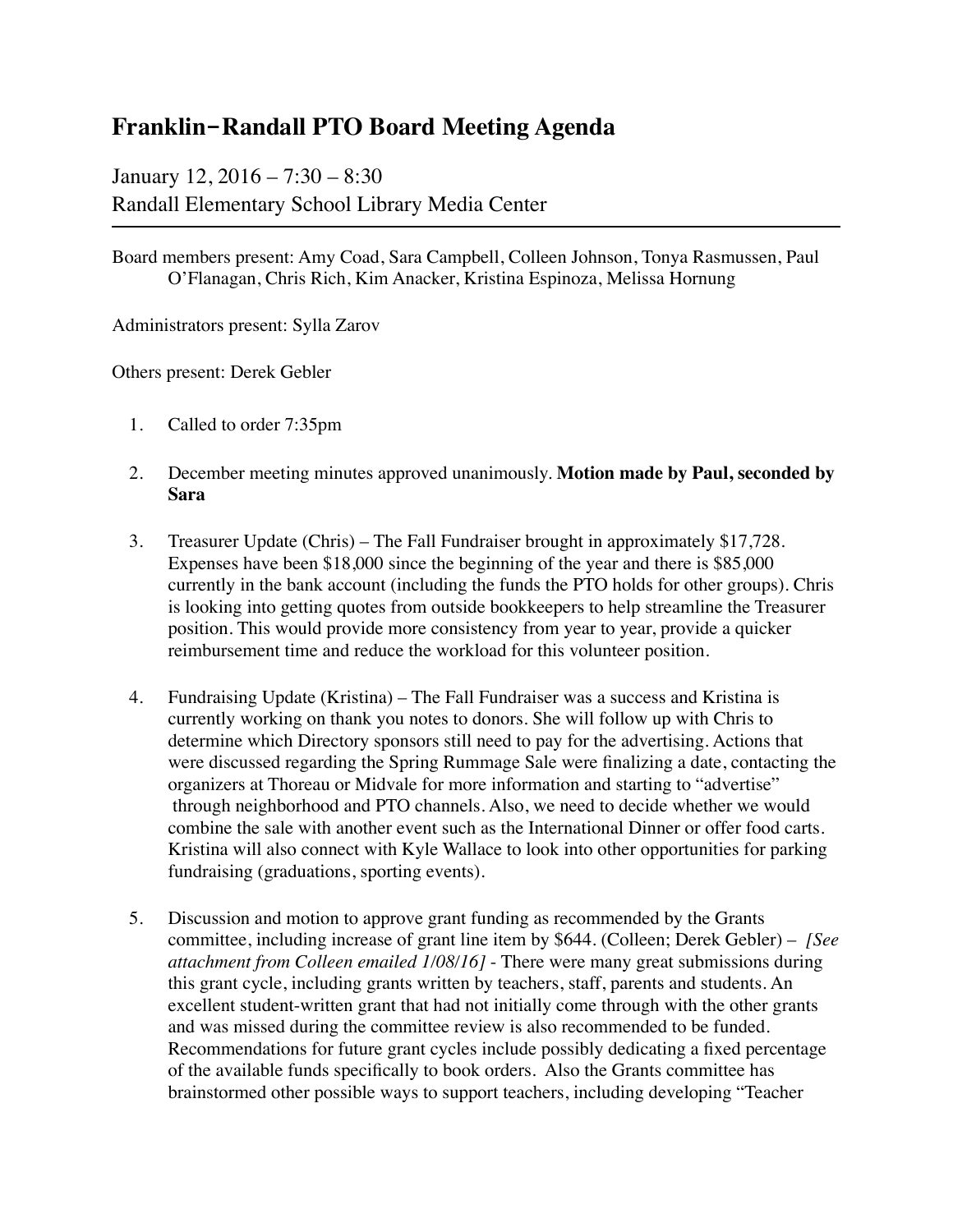Wish Lists" that could posted on the F-R PTO website. **A motion to approve the grants as recommended by the Grant committee was made by Paul, seconded by Chris, and approved unanimously.** Teachers who were awarded grants will receive checks up front for the amount with the stipulation that they submit receipts to their respective school secretary. Any unspent amount will be returned to the "Principal Discretionary fund" at each school. All other grantees will go through the regular reimbursement process overseen by the PTO Treasurer. **A motion to approve \$1,000 from the Capital Fund to cover the expenses for the Randall drinking fountain that were not covered by the Fall grants was made by Paul, seconded by Kristina, and approved unanimously.**

- 6. PTO Financial guidelines for discussion (Colleen)
	- a. PTO Cash Flow and Capital Fund Guidelines *[See January Board Agenda packet] -* The guidelines for suggest that 10% of the operating budget would be kept for cash flow. The Capital Fund budget would also be voted on at the beginning of each school year at the same time as the Operating Fund. **The Board will plan to vote on these guidelines in our next meeting.**
	- b. Off-Budget Funding Request Guidelines *[See January Board Agenda packet]* These guidelines were developed by last year's Board Presidents but never voted on or put into action. The goal is to provide a greater level of transparency for offbudget funding requests. **The Board will plan to vote on these guidelines in our next meeting.**
- 7. Discussion (not yet vote) of considering spending approximately \$4,500 from existing Capital Fund (the total balance of fund). Items under consideration: balance of funding for Randall drinking fountain upgrades and first phase of Franklin Presentation Stations (Colleen) – We have recommended to fund the Randall drinking fountain at (\$1,000) from the existing Capital Fund, which leaves \$3,500 up for further consideration. Other possibilities include funding items not fully funded though the grant cycle or funding school technology needs. The Board is leaning toward providing funding for a number of presentation stations at Franklin but will await more information from Sylla on her thoughts and needs. Any spending will have to adhere to the new Capital Fund guidelines.
- 8. Proposal to authorize Colleen Johnson, President to prepare and sign a letter granting \$15,500 total from operating budget directly to Franklin and Randall, in accordance with uses identified in the budget – Colleen is still working on the breakdown of this amount between the schools and will reconcile what has already been spent and reimbursed this year. **A motion for this authorization was made by Paul, seconded by Chris and approved unanimously by the Board.**